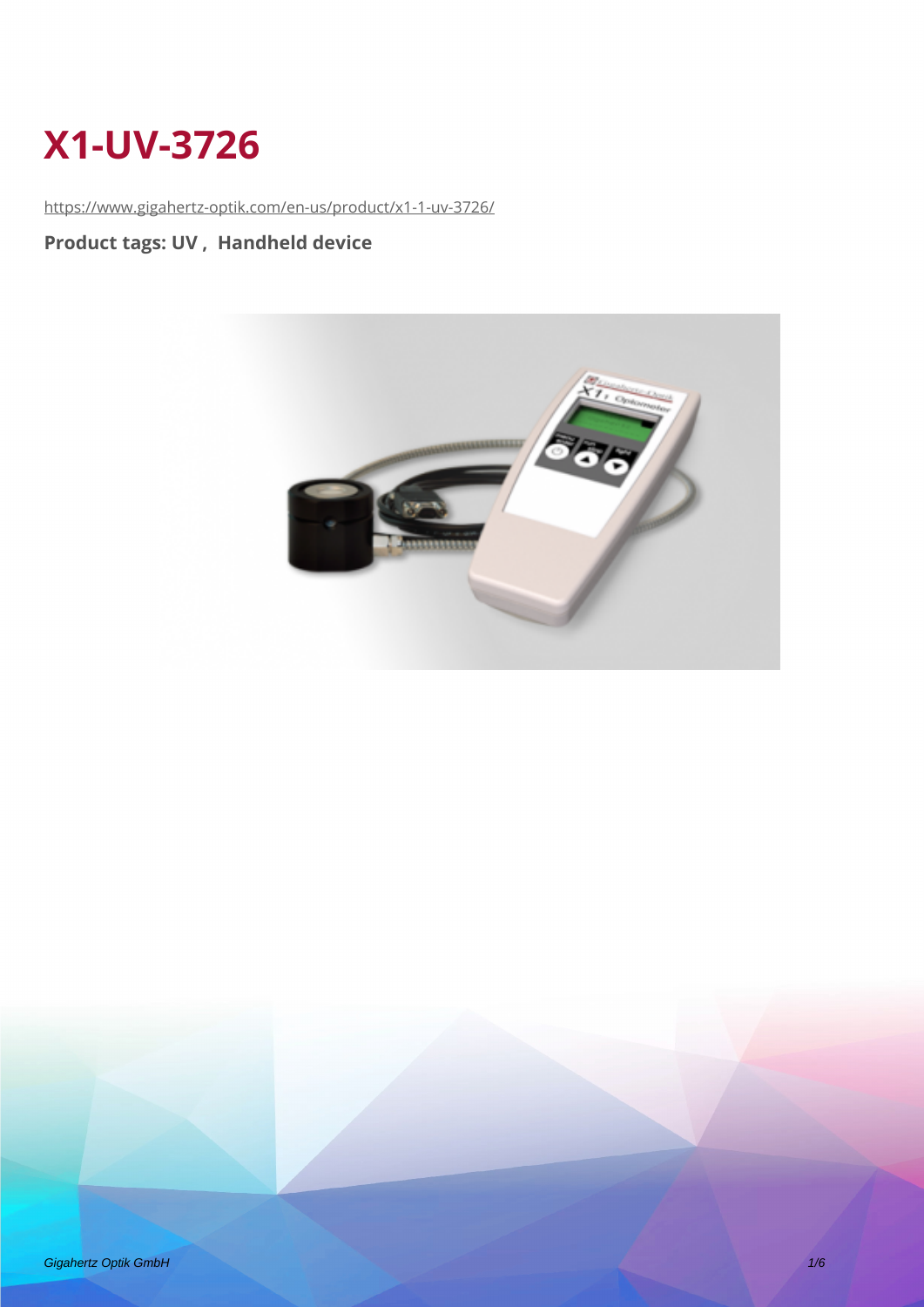### **Description**

Ultraviolet germicidal irradiation (UVGI) is a sterilization method that uses short wavelength light in the UV-C region (100 nm to 400 nm) to break down microorganisms such as viruses, bacteria, yeasts and fungi. The maximum effectiveness for germicidal activity is around 265 nm. The DNA and RNA of microorganisms absorbs the UV-C radiation, which causes changes in their structure rendering them unable to replicate. Microorganisms can be destroyed in a very short time if exposed to sufficiently high intensity UV-C radiation.

To ensure the germicidal effect, the UV dose must be checked. This is achieved by measuring the UV irradiance at the location of exposure using a UV radiometer.

In addition to checking the desired germicidal effect of high intensity UV radiation, the potential risk to skin and eyes from relatively low UV intensity must also be determined if there is the possibility of human exposure to the UV radiation. Carrying out both measurements with one device requires UV radiometers with a very large dynamic range.

#### Product description

**UV-3726 Irradiance Detector for UV-C LEDs and low-pressure Hg lamps**

The UV-3726 model offers all the properties and features of the UV-37 series detectors. They are specially designed for radiometric measurement tasks in the UV spectral region and have been proven in industrial and scientific use over many years.

The UV-3726 detector incorporates a photodiode that is only sensitive in the short-wave spectral range. In conjunction with additional optical filtering, only radiation in the specified spectral sensitivity range is measured. This combination enables the radiometric measurement of UV-C LEDs (Figure 2) and low-pressure mercury lamps (Figure 3). Selectable calibration factors for common UV LED wavelengths and low-pressure Hg lamps increase the measuring accuracy.

To measure the irradiance, the detector's entrance optic is a diffuser with a cosine field of view, which must be positioned in the desired plane of measurement. The diffuser, optical correction filter and photodiode are pre-aged with UV radiation to significantly reduce the inevitable aging process that results from exposure to UV radiation. The UV-3726 detector shows very little aging effects even in intensive use. Any changes are recorded and corrected as part of the recommended annual recalibration.

The photodiode of the UV-3726 detector offers a strictly linear relationship between the measurement signal and the irradiance in the range from a few pico amps (10 $12$  A) to several micro amps (10 $6$  A). When connected to



Figure 0: UV-3726 detector head



Figure 1: Mobile UV radiometer with separate measuring device and detector for measuring irradiance and dose of germicidal Hg lamps and UV-C LEDs.



Figure 2: Typical spectral sensitivity of the UV-3726 detector shown together with typical germicidal UV LEDs at 265, 275 und 285 nm.

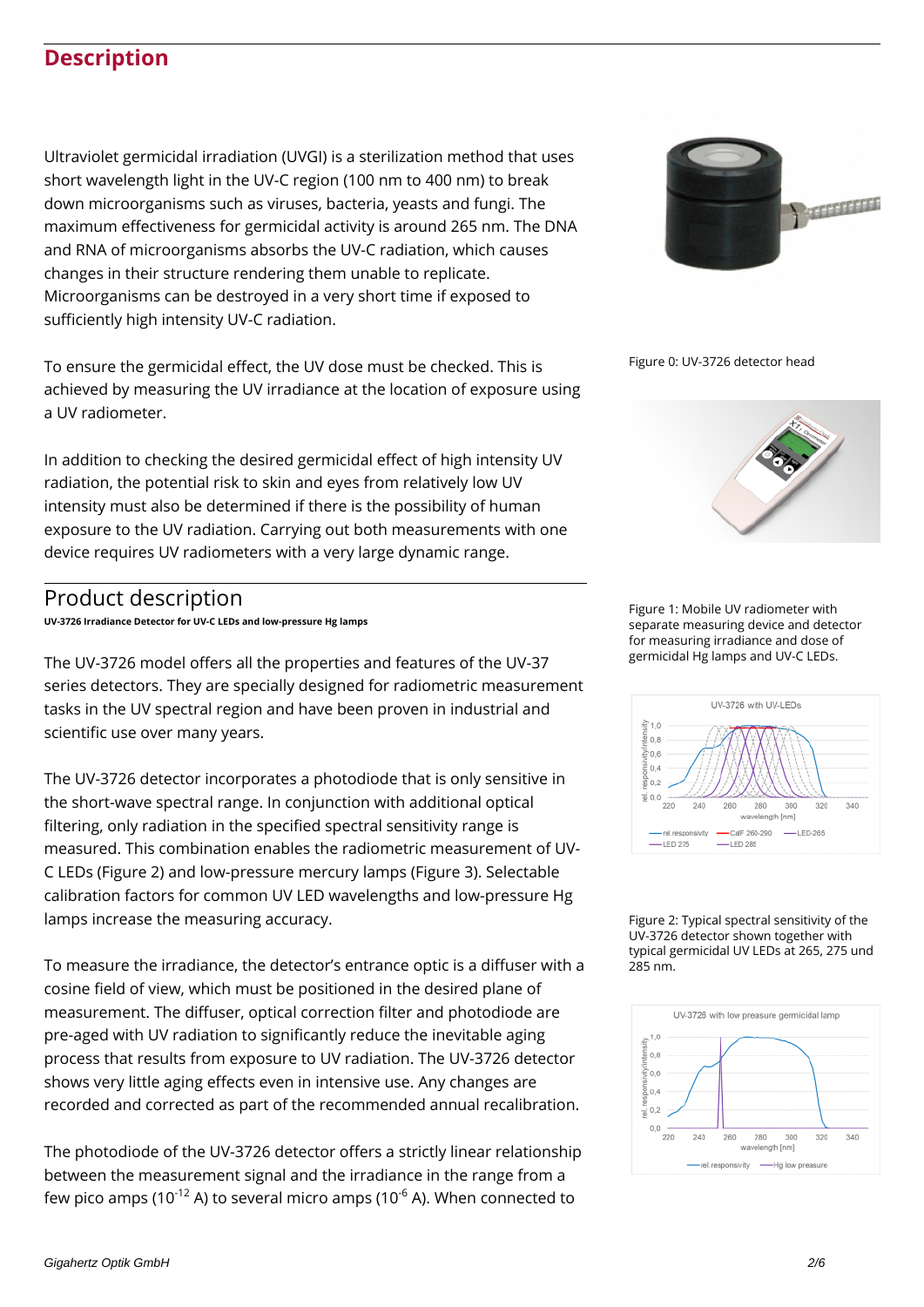the Gigahertz-Optik X1 meter (Figure 1) it provides a linear measurement range up to at least 1000 mW / cm² with a resolution of 0.002 µW / cm².

#### **Calibration**

Reliable measurements in absolute units require the calibration of the measuring device with traceability to national metrological institute (NMI) standards. Since 1993, the Gigahertz-Optik measuring laboratory has been accredited as a calibration laboratory by the PTB (Physikalisch-Technische Bundesanstalt) and the DAkkS (German Accreditation Body) for the measurement of spectral responsivity and spectral irradiance. Since then, all factory calibrations have been closely based on the calibration standards and quality management of the accredited calibration laboratory. Therefore, the factory calibrations of Gigahertz-Optik offer the highest possible level of traceability and have been accepted worldwide for many years.

In accordance with the requirements of individual industrial sectors, part of the measuring laboratory is accredited by the DAkkS as a DIN EN ISO / IEC 17025 test laboratory. As a result, Gigahertz-Optik can optionally offer a DIN EN ISO / IEC 17025 test certificate for the UV radiometer X1 with UV-3726 in addition to the factory certificate.

The UV-3726 detector is calibrated for its spectral responsivity. When performing a measurement, the nominal wavelength of the UV-LED or Hg lamp can be selected on the X1 meter for highest precision. The meter offers several calibration options:

- An average calibration factor for measuring any UV LEDs in the spectral range from 260 nm to 290 nm.
- A specific calibration factor for measuring low-pressure Hg lamps (at 254nm).
- Eleven, wavelength dependent, calibration factors given in 5 nm increments from 250 to 300 nm for measuring UV LEDs with known nominal wavelength.

#### **Measuring device X1**

The X1 measuring device evaluates the signal from the UV-3726 detector and displays the measured irradiance in absolute units, mW / cm². The high-quality signal amplifier of the meter supports the very large dynamic range of the detector and thus offers a measuring range of up to 1000 mW / cm² with a resolution of 0.002 µW / cm². In addition to the irradiance, the dose can also be displayed in J / cm². The measuring device offers a 'peakhold' display function. The ergonomic housing of the device with its two AA batteries supports mobile use. Alternatively, the measuring device can be operated via its USB interface with the available application software for PCs. A software development kit (SDK) enables the measurement device to be integrated into user-written software.

#### **Specifications**

**General**

Figure 3: Typical spectral sensitivity of the UV-3726 detector shown together with lowpressure Hg germicidal lamp at 254 nm.



Figure 4: Typical field of view with good cosine correction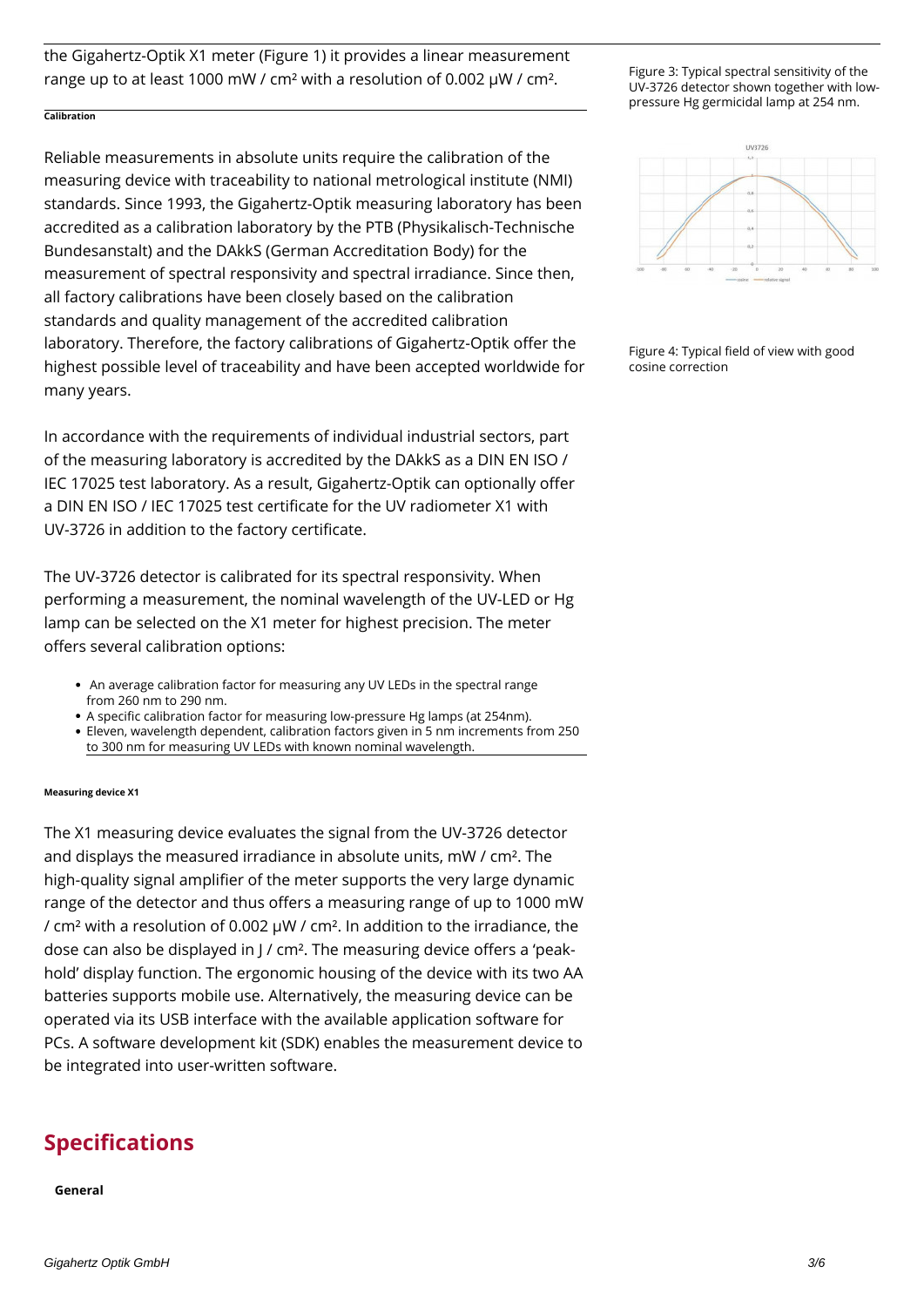| Short description       | UV radiometer for UV-C LEDs and low-pressure Hg germicidal lamps                                                                                                                                            |
|-------------------------|-------------------------------------------------------------------------------------------------------------------------------------------------------------------------------------------------------------|
| Main features           | Mobile measuring device with separate detector. Easy to use, Large measuring range for high radiation<br>intensities for disinfection and low radiation levels for the evaluation of the UV radiation risk. |
| Measurement ranges      | For UV LEDs from 250 nm to 300 nm and 254 nm low pressure Hg lamps.<br>Linear measuring range up to 1000 mW/cm <sup>2</sup> with X1 meter. N.E.I. 0.002 µW/cm <sup>2</sup>                                  |
| Typical applications    | UVGI for disinfection of air and surfaces                                                                                                                                                                   |
| Calibration             | Calibration of the spectral responsivity in 5 nm steps from 250 nm to 300 nm. Additional calibration<br>factors for 254 nm and for the spectral range average, 260 nm to 290 nm.                            |
| <b>Measurement Head</b> |                                                                                                                                                                                                             |
| Broadband detector      | UV-3726 detector for UV-C LEDs and low-pressure Hg germicidal lamps                                                                                                                                         |
|                         | UV-3726 data sheet                                                                                                                                                                                          |
| <b>Accessories</b>      |                                                                                                                                                                                                             |
| Display                 | X1 Handheld meter for display of irradiance mW/cm <sup>2</sup> and dose J/cm <sup>2</sup> with peak-hold function.                                                                                          |
|                         | Data sheet                                                                                                                                                                                                  |

## **Downloads**

 $\overline{a}$ 

| <b>Type</b> | Description | File-Type | Download                                              |
|-------------|-------------|-----------|-------------------------------------------------------|
| Drawing     | UV-3726     | pdf       | https://www.gigahertz-<br>optik.com/assets/101896.pdf |

# **Purchasing information**

| Article-Nr            | Modell          | <b>Description</b>                                                                                                                        |
|-----------------------|-----------------|-------------------------------------------------------------------------------------------------------------------------------------------|
| Product               |                 |                                                                                                                                           |
| 15312096              | UV-3726-5       | Detector with -5 type connector. Calibration with factory calibration<br>certificate.                                                     |
| 15312065              | $X1-5$          | Instrument for use with UV-3726-5, 2 x 1.5 V AA batteries, USB cable,<br>manual.                                                          |
| 15311665              | UV-3726-4       | Detector with -4 type connector. Calibration with factory calibration<br>certificate.                                                     |
| 15309641              | X1-1-V02        | Instrument, 2 x 1.5 V AA batteries, USB cable, manual                                                                                     |
| 15297539              | <b>BHO-11</b>   | Hardcase for X1 instrument and UV-3726 detector                                                                                           |
| 15311968              | KP-UV3726X1-E-I | Option: DIN EN ISO/IEC 17025 Test Certificate (DAkkS) for 254 nm Hg<br>lamps. Contact sales team for other wavelength options.            |
| <b>Re-calibration</b> |                 |                                                                                                                                           |
| 15311689              | K-UV3726-E-V01  | Re-calibration of UV-3726 with factory certificate                                                                                        |
| 15300671              | $K-X11-C$       | Current calibration and adjustment of Gigahertz-Optik's optometer<br>X1-1 by use of a calibrated current source. Calibration certificate. |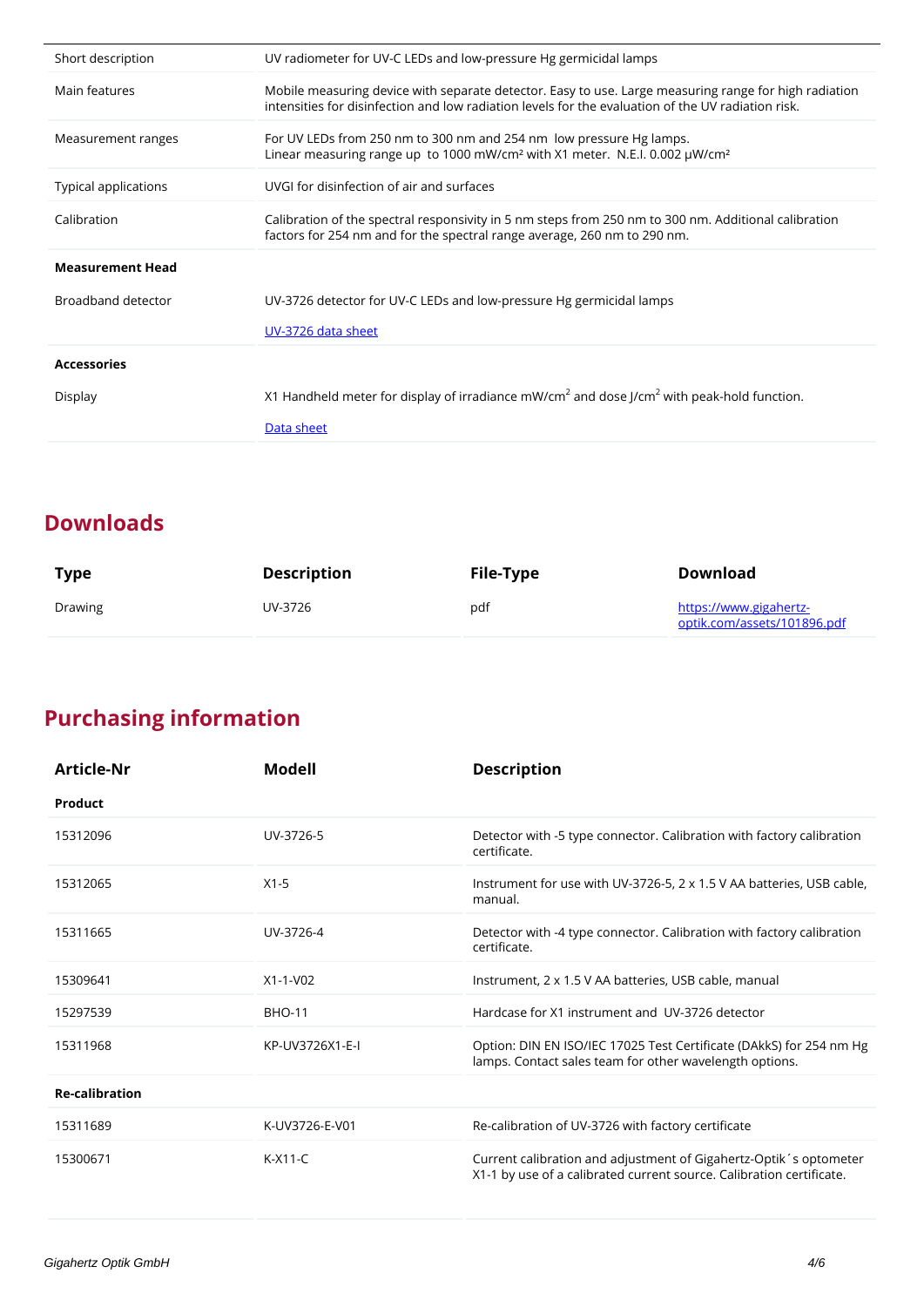| Article-Nr | Modell           | <b>Description</b>                                                                                                                                      |
|------------|------------------|---------------------------------------------------------------------------------------------------------------------------------------------------------|
| 15311967   | KKP-UV3726X1-E-I | DIN EN ISO/IEC 17025 Test Certificate (DAkkS) for 254 nm Hg lamps.<br>Contact sales team for other wavelength options. Includes factory<br>calibration. |
| Software   |                  |                                                                                                                                                         |
| 15298167   | $S-X1$           | User software for X1 Optometer.                                                                                                                         |
| 15298071   | S-SDK-X20        | Software development kit for software implementation of the X20<br>electronic into custom made software. Support X1-1, X1-2, X1-PCB.                    |